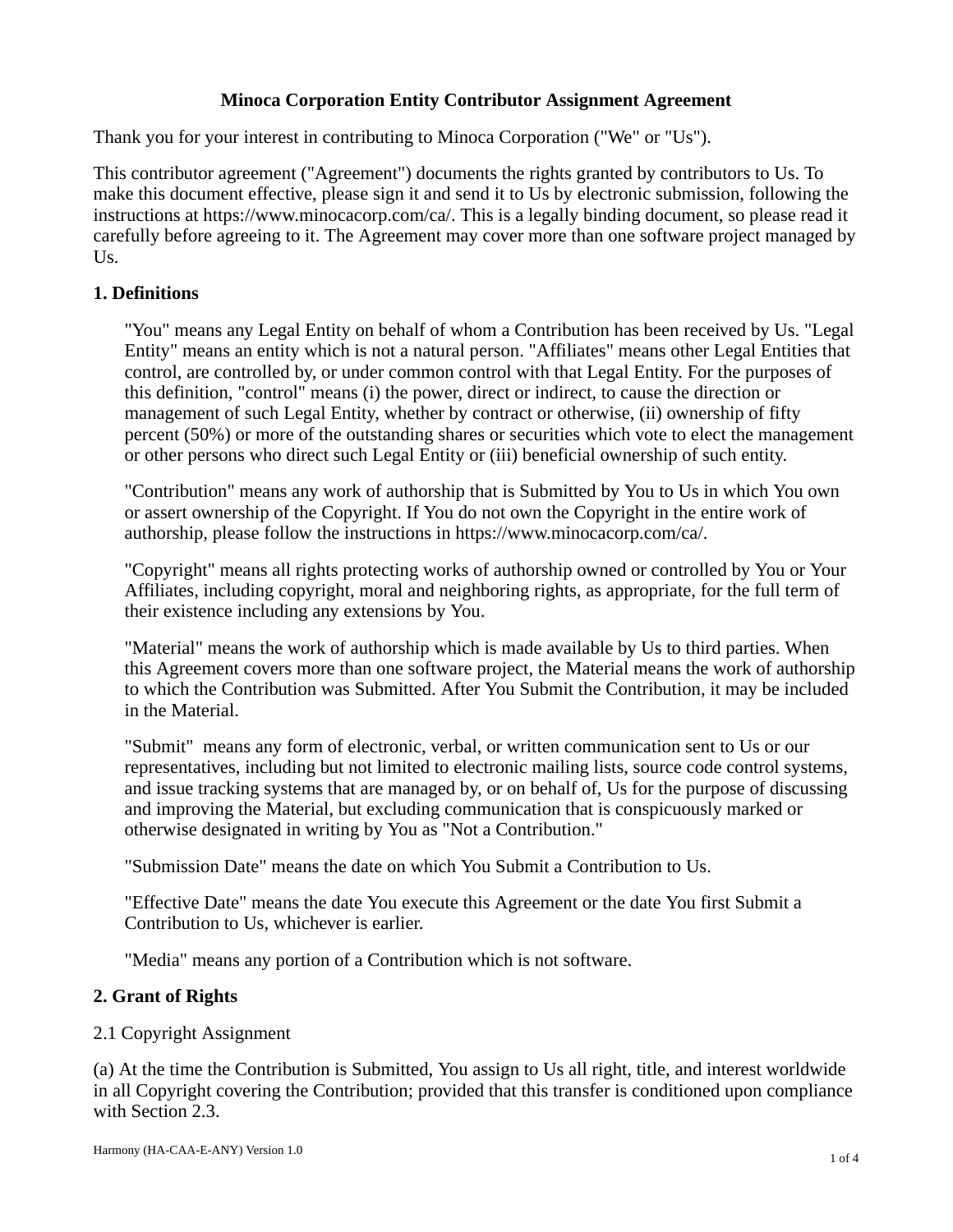(b) To the extent that any of the rights in Section 2.1(a) cannot be assigned by You to Us, You grant to Us a perpetual, worldwide, exclusive, royalty-free, transferable, irrevocable license under such nonassigned rights, with rights to sublicense through multiple tiers of sublicensees, to practice such nonassigned rights, including, but not limited to, the right to reproduce, modify, display, perform and distribute the Contribution; provided that this license is conditioned upon compliance with Section 2.3.

(c) To the extent that any of the rights in Section 2.1(a) can neither be assigned nor licensed by You to Us, You irrevocably waive and agree never to assert such rights against Us, any of our successors in interest, or any of our licensees, either direct or indirect; provided that this agreement not to assert is conditioned upon compliance with Section 2.3.

(d) Upon such transfer of rights to Us, to the maximum extent possible, We immediately grant to You a perpetual, worldwide, non-exclusive, royalty-free, transferable, irrevocable license under such rights covering the Contribution, with rights to sublicense through multiple tiers of sublicensees, to reproduce, modify, display, perform, and distribute the Contribution. The intention of the parties is that this license will be as broad as possible and to provide You with rights as similar as possible to the owner of the rights that You transferred. This license back is limited to the Contribution and does not provide any rights to the Material.

# 2.2 Patent License

For patent claims including, without limitation, method, process, and apparatus claims which You or Your Affiliates own, control or have the right to grant, now or in the future, You grant to Us a perpetual, worldwide, non-exclusive, transferable, royalty-free, irrevocable patent license, with the right to sublicense these rights to multiple tiers of sublicensees, to make, have made, use, sell, offer for sale, import and otherwise transfer the Contribution and the Contribution in combination with the Material (and portions of such combination). This license is granted only to the extent that the exercise of the licensed rights infringes such patent claims; and provided that this license is conditioned upon compliance with Section 2.3.

### 2.3 Outbound License

Based on the grant of rights in Sections 2.1 and 2.2, if We include Your Contribution in a Material, We may license the Contribution under any license, including copyleft, permissive, commercial, or proprietary licenses. As a condition on the exercise of this right, We agree to also license the Contribution under the terms of the license or licenses which We are using for the Material on the Submission Date.

In addition, We may use the following licenses for Media in the Contribution: (including any right to adopt any future version of a license if permitted).

2.4 Moral Rights. If moral rights apply to the Contribution, to the maximum extent permitted by law, You waive and agree not to assert such moral rights against Us or our successors in interest, or any of our licensees, either direct or indirect.

2.5 Our Rights. You acknowledge that We are not obligated to use Your Contribution as part of the Material and may decide to include any Contribution We consider appropriate.

2.6 Reservation of Rights. Any rights not expressly assigned or licensed under this section are expressly reserved by You.

# **3. Agreement**

Harmony (HA-CAA-E-ANY) Version 1.0 2 of 4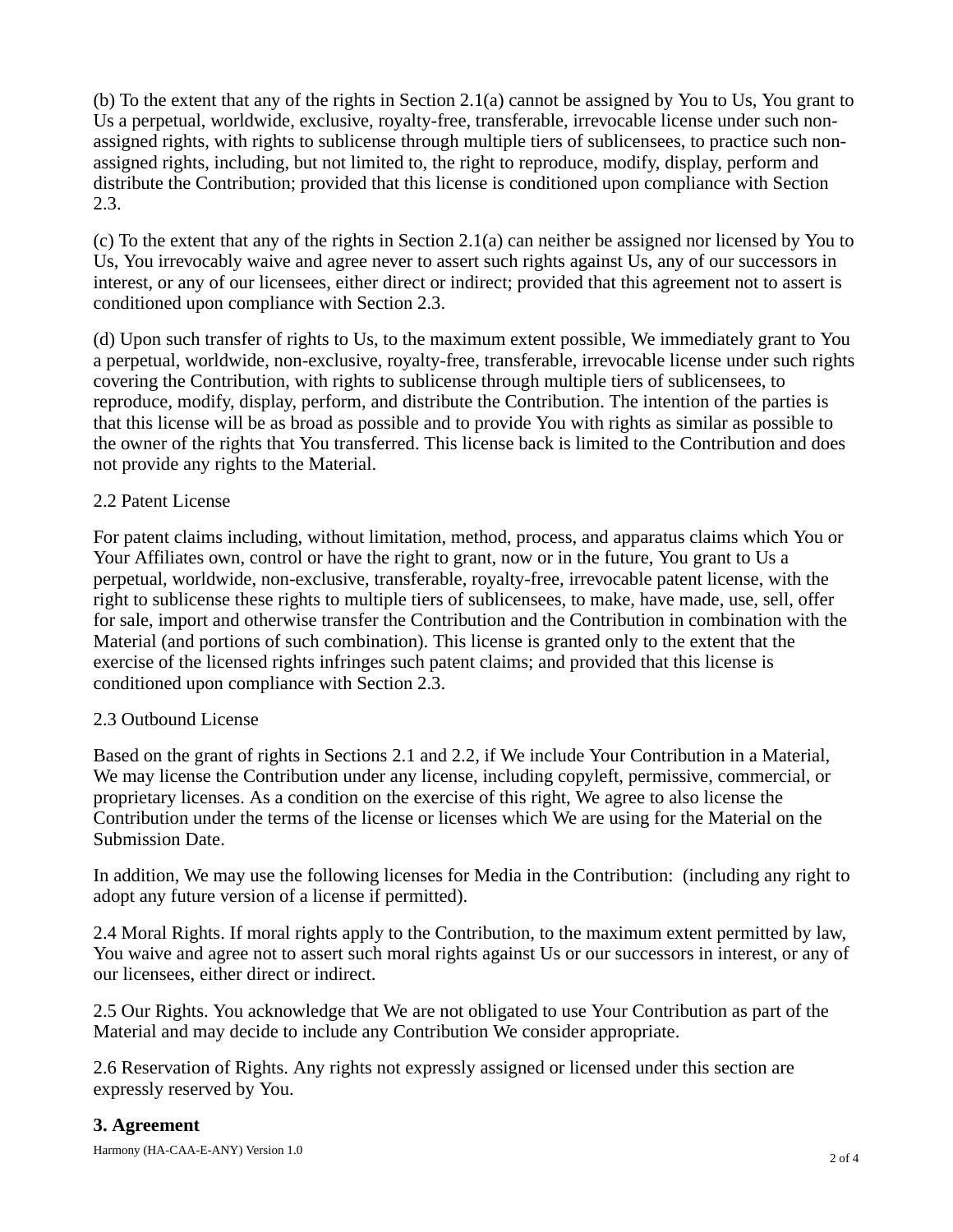You confirm that:

(a) You have the legal authority to enter into this Agreement.

(b) You or Your Affiliates own the Copyright and patent claims covering the Contribution which are required to grant the rights under Section 2.

(c) The grant of rights under Section 2 does not violate any grant of rights which You or Your Affiliates have made to third parties.

(d) You have followed the instructions in https://www.minocacorp.com/ca/, if You do not own the Copyright in the entire work of authorship Submitted.

# **4. Disclaimer**

EXCEPT FOR THE EXPRESS WARRANTIES IN SECTION 3, THE CONTRIBUTION IS PROVIDED "AS IS". MORE PARTICULARLY, ALL EXPRESS OR IMPLIED WARRANTIES INCLUDING, WITHOUT LIMITATION, ANY IMPLIED WARRANTY OF MERCHANTABILITY, FITNESS FOR A PARTICULAR PURPOSE AND NON-INFRINGEMENT ARE EXPRESSLY DISCLAIMED BY YOU TO US AND BY US TO YOU. TO THE EXTENT THAT ANY SUCH WARRANTIES CANNOT BE DISCLAIMED, SUCH WARRANTY IS LIMITED IN DURATION TO THE MINIMUM PERIOD PERMITTED BY LAW.

# **5. Consequential Damage Waiver**

TO THE MAXIMUM EXTENT PERMITTED BY APPLICABLE LAW, IN NO EVENT WILL YOU OR US BE LIABLE FOR ANY LOSS OF PROFITS, LOSS OF ANTICIPATED SAVINGS, LOSS OF DATA, INDIRECT, SPECIAL, INCIDENTAL, CONSEQUENTIAL AND EXEMPLARY DAMAGES ARISING OUT OF THIS AGREEMENT REGARDLESS OF THE LEGAL OR EQUITABLE THEORY (CONTRACT, TORT OR OTHERWISE) UPON WHICH THE CLAIM IS BASED.

### **6. Miscellaneous**

6.1 This Agreement will be governed by and construed in accordance with the laws of Delaware excluding its conflicts of law provisions. Under certain circumstances, the governing law in this section might be superseded by the United Nations Convention on Contracts for the International Sale of Goods ("UN Convention") and the parties intend to avoid the application of the UN Convention to this Agreement and, thus, exclude the application of the UN Convention in its entirety to this Agreement.

6.2 This Agreement sets out the entire agreement between You and Us for Your Contributions to Us and overrides all other agreements or understandings.

6.3 If You or We assign the rights or obligations received through this Agreement to a third party, as a condition of the assignment, that third party must agree in writing to abide by all the rights and obligations in the Agreement.

6.4 The failure of either party to require performance by the other party of any provision of this Agreement in one situation shall not affect the right of a party to require such performance at any time in the future. A waiver of performance under a provision in one situation shall not be considered a waiver of the performance of the provision in the future or a waiver of the provision in its entirety.